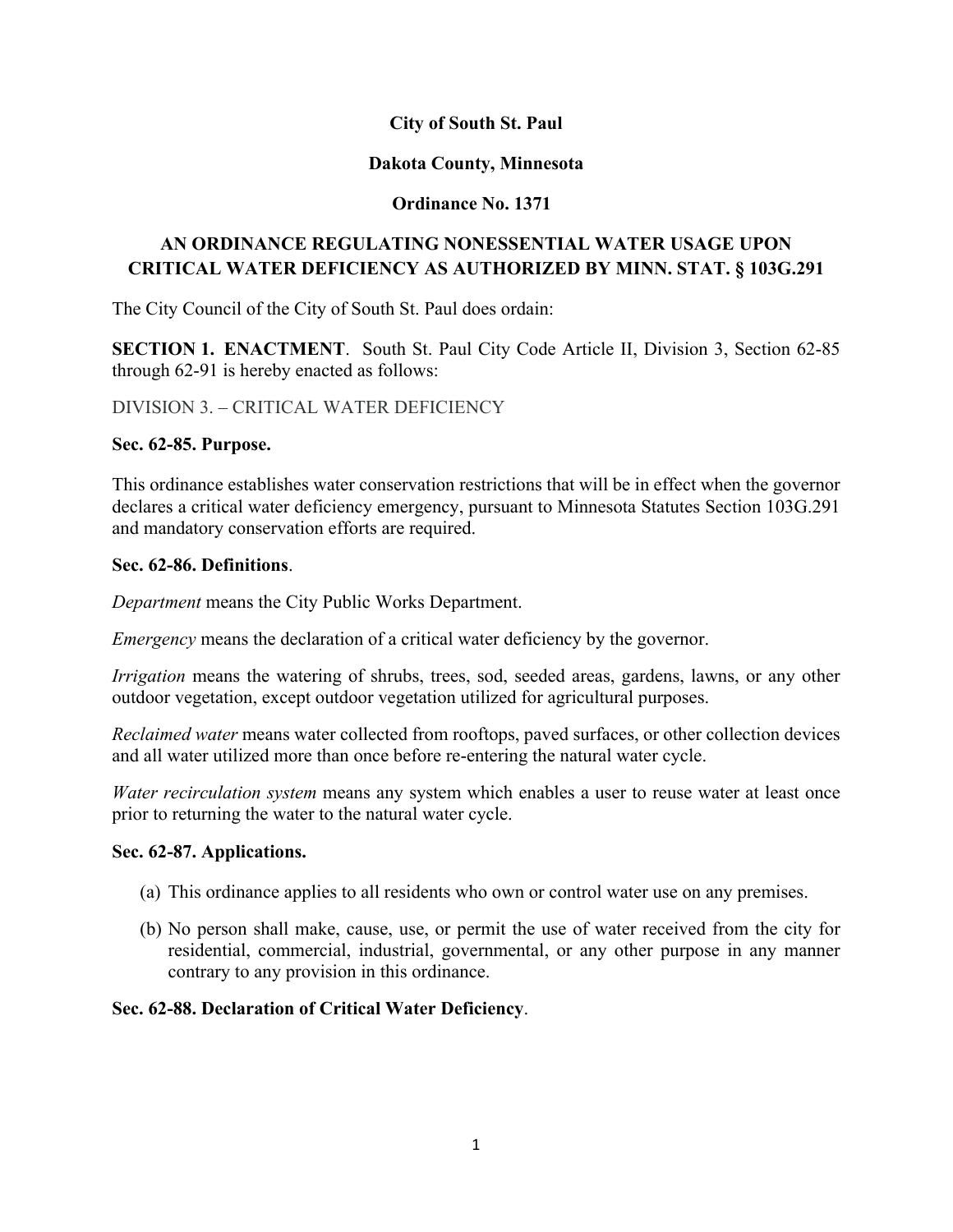Upon the declaration of a critical water deficiency emergency by the governor, the city shall post notice of the emergency declaration at city hall on the official bulletin board. The City shall also use other available means to notify the public, including social media and posting the notice on the city's website.

# **Sec. 62-89. Mandatory Emergency Water Conservation Measures.**

Upon declaration of an emergency and notification to the public, the following nonessential water uses are prohibited until the emergency has terminated or expired:

- (1) Outdoor irrigation of yards, gardens, golf courses, parklands, and other non-agricultural land, except for those areas irrigated with reclaimed water.
- (2) Washing or spraying of sidewalks, driveways, parking areas, tennis courts, patios, or other paved areas with water from any pressurized source, including garden hoses, except to alleviate immediate health or safety hazards.
- (3) The outdoor use of any water-based play apparatus connected to a pressurized source.
- (4) Automatic service of water to customers at restaurants and other food service establishments, unless water is specifically requested by the customer.
- (5) Operation of outdoor misting systems used to cool public areas.
- (6) The filling of swimming pools, fountains, spas, or other exterior water.
- (7) The washing of automobiles, trucks, trailers, and other types of mobile, except at facilities equipped with wash water recirculation systems, and for vehicles requiring frequent washing to protect public health, safety, and welfare.

## **Sec. 62-90. Variances.**

The Public Works Director or designee is authorized to grant variances to this ordinance where strict application of its provisions would result in serious hardship to a customer. A variance may be granted only for reasons involving health or safety. An applicant may appeal the denial of a variance within five (5) days of the decision by submitting a written appeal to the city clerk. The city administrator shall hear the appeal and make a decision. The decision of the city administrator is final.

## **Sec. 62-91. Violation and Enforcement.**

A violation of this section shall be subject to an administrative citation pursuant to chapter 38.

**SECTION 2. AMENDMENT**. South St. Paul City Code Article II, Division 1, Section 62-28 is hereby amended as follows: